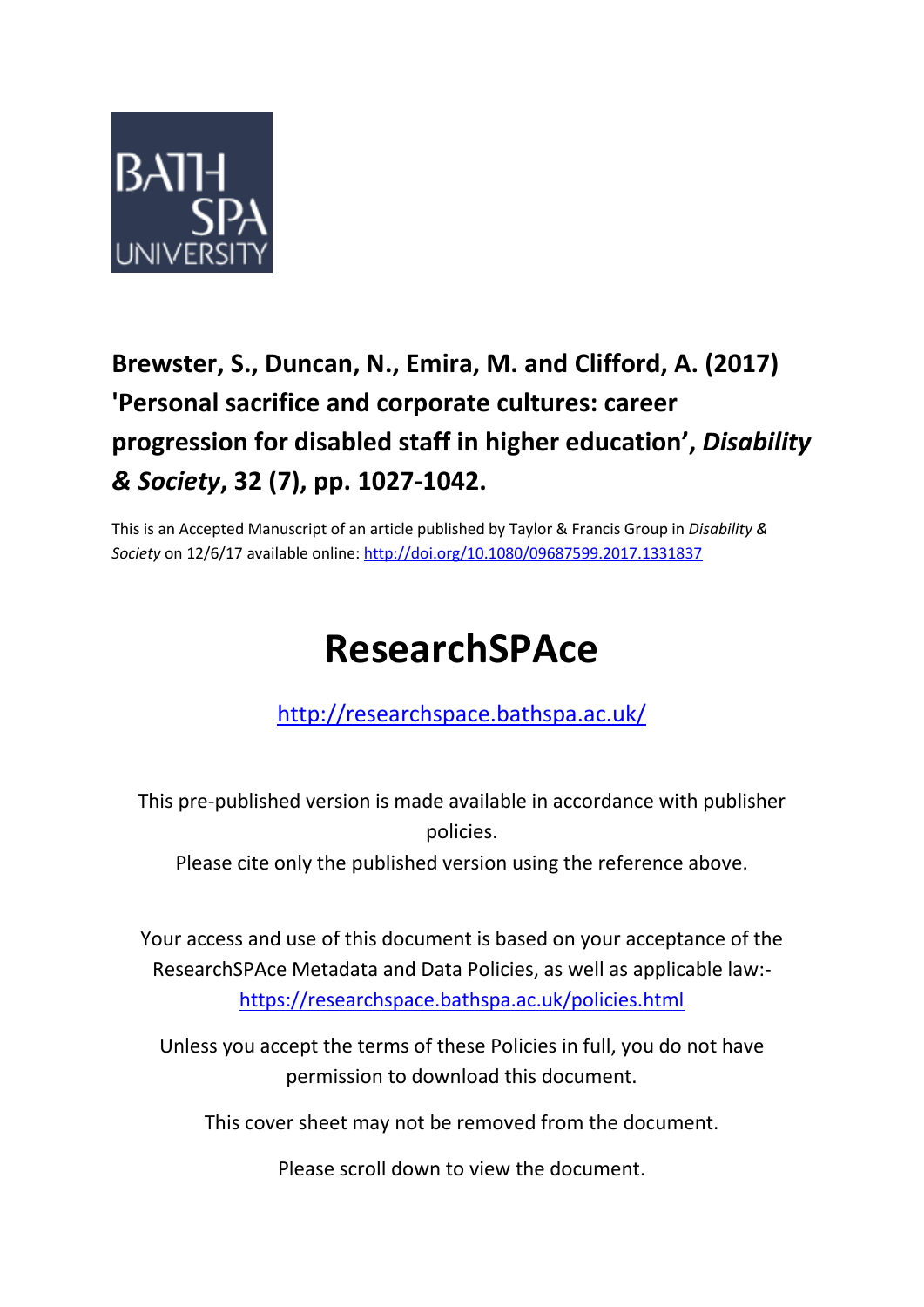#### **Personal sacrifice and corporate cultures: Career progression for disabled staff in Higher Education**

#### **Points of interest**

- Disabled staff are under-represented in higher education, especially in leadership positions.
- Our research sought the views of disabled staff about their opportunities for career progression into leadership roles.
- Many of our participants were already engaged in leadership; as well as positive experiences, many reported barriers to progressing into leadership.
- Barriers included a lack of appropriate attitudes, support, training and development, the competitive corporate culture, and for some, restrictions relating to the nature of their specific impairment.
- Our recommendations include a clearer support structure for disabled staff, investment in opportunities for professional development, improved awareness generally of equality and diversity.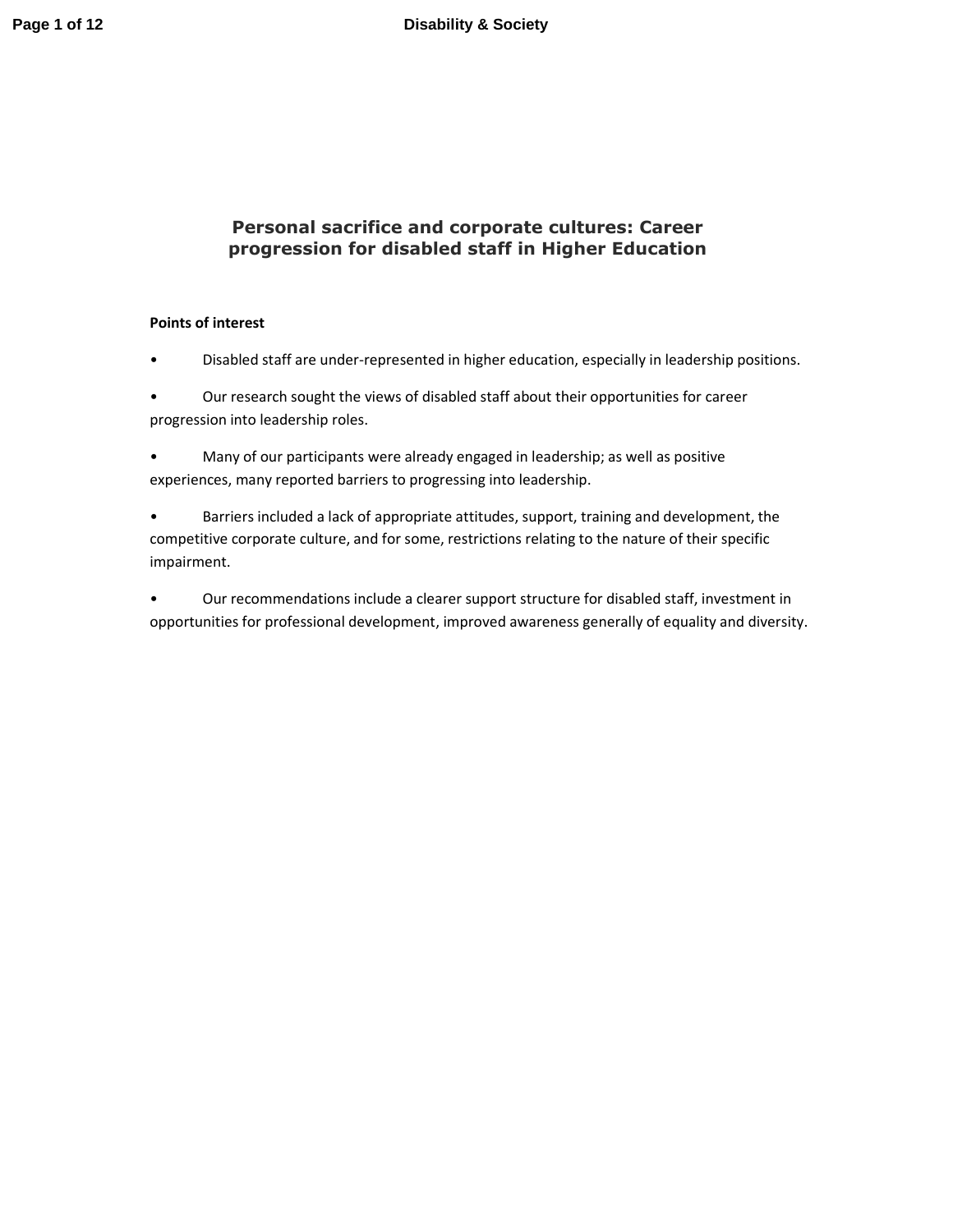#### **Introduction**

Nearly one in five people of working age in Britain are disabled (according to the British Labour Force Survey, cited by HEFCE, 2010, 40). In higher education (HE) however, the proportion of academic staff who declared as disabled is much lower, despite increasing from 2.2% to 3.9% between 2003- 04 and 2012-13 (Equality Challenge Unit (ECU) 2014); the proportion occupying leadership positions remains even smaller (Wilson-Kovacs et al. 2008, 705). According to the Higher Education Statistics Agency (HESA) fewer than 3% of managers, professors and non-academic professionals in HE declare as disabled (reported by PA Consulting Group 2010, 38), and the numbers have shown little change between 2008 and 2012 (HEFCE 2012, 13-14). A report by the Leadership Foundation for Higher Education (LFHE) indicated that '*despite changes in the student demographic, the social makeup of senior management and the academic workforce is still mainly white, non-disabled, middle-class and male'* (Blue Alumni, 2010). This situation has been described as one of *'widespread institutional discrimination against disabled staff'* in the lifelong learning sector (Fullick 2008, 1), and indicates the limits to further promotion and workplace inclusion for some disabled managers (Roulstone and Williams 2014).

Whilst other socially disadvantaged groups are also under-represented at HE management level, for example women and Black and Minority Ethnic groups, the situation with disabled people is more complex, as some impairments have a clear impact on work performance, particularly in a traditional un-adjusted working environment. Additionally, there is the issue of intersectionality (Sanchez-Hucles and Davis 2010), where disabled people also have a gender, a sexuality, a social class and an ethnicity etc., people's responses to which may combine to impact upon their potential for career progression in HE institutions. The problem of 'disabled identity' is further complicated by the heterogeneous political and personal characteristics of any grouping of disabled people; as Williams-Findlay (2011, 776) states *'It is often assumed that by having an impairment or the label "disabled" thrust upon you, you become part of a specific community with a distinct culture – this is far from the case.'*

Building on a number of unpublished consultations, reports and internal policy documents compiled between 2006 and 2014 relating to equality for disabled staff in one institution, the research reported here focusses specifically on the views of disabled staff in relation to their career progression into participation in leadership activity. The literature makes a distinction between leadership and management although for the purposes of this research, we explored participants' own interpretations of the term 'leadership'. This encompassed informal leadership as well as more formal management; both can be regarded as aspects of career progression. Indeed, for academic staff, leadership is often not provided by people in managerial roles but rather colleagues within one's own academic discipline (Bolden et al. 2012).

The conceptualisation of disability adopted by the research is social: disability arises because of society being organized in a way that disadvantages certain people, rather than being the direct result of their impairment or health condition. Hence the term 'disabled people/staff' is the preferred term of many disabled people (Ewens et al. 2011). While the process of formally notifying the workplace of 'a disability' has typically been referred to as 'disclosure', this word is seen by some to have negative connotations, so the more neutral term 'declaration' is the word used here.

#### **Barriers and enablers to career progression into leadership for disabled staff in HE**

There is still resistance to enabling disempowered groups to access power in the form of leadership in academia, according to Bebbington and Özbilgin (2013). These authors suggest that society's dominant cultural norms concerning impairment (such as regarding disabled people as a burden) are reflected in the organisation in terms of who occupies powerful positions of leadership and how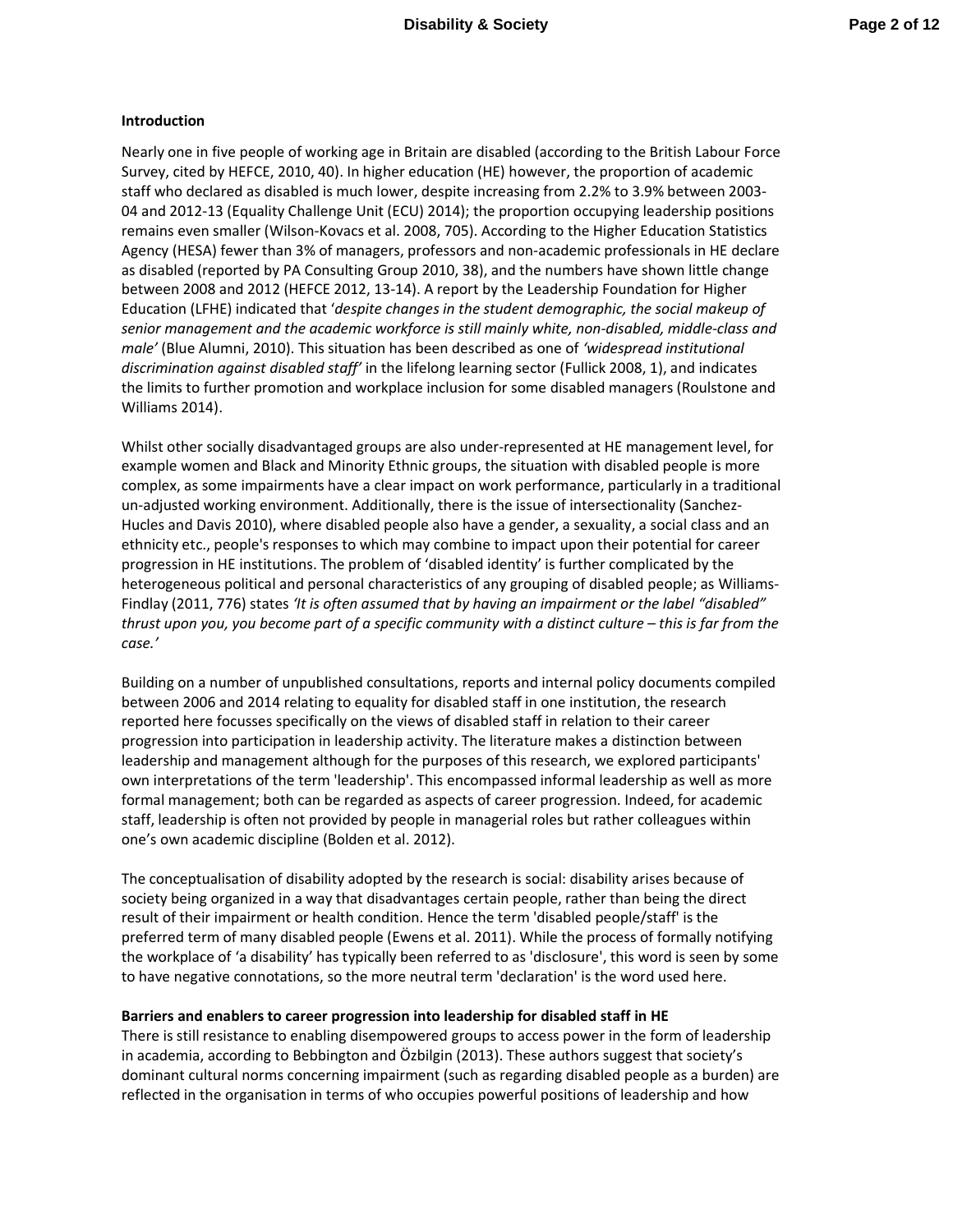they behave. Similarly, Foster-Fishman et al. (2007) suggest that stereotypical conceptions of disability and leadership are in fact incompatible.

There is little evidence in the literature pertaining to HE to suggest a different picture to that relating to schools, where Wilson et al. (2006) found that many disabled teachers believed their personal characteristics disadvantaged their career progression. Such beliefs help explain reluctance to declare a disabled status. The Independent Commission for Disabled Staff in Lifelong Learning (Fullick 2008) highlighted the fact that many disabled staff are reluctant to declare because they fear discrimination. Further, the current level of support for disabled staff may be under-resourced, thus people may not be getting appropriate support and adjustments; declaration may be hazardous, and still amount to no/insufficient support after all. The level of staff declaration of impairment within the HE sector is important because it allows accurate monitoring of the recruitment, retention and promotion of disabled staff as part of Higher Education Institutions' (HEI) Disability Equality Schemes (Lucas, 2008). Declaration of impairment is more likely to take place if staff have confidence in their employer's commitment to disability equality, and that their progression in the institution will not be affected in any negative way (ibid).

Bebbington and Özbilgin discuss *'the paradox of relying on leadership to deliver diversity when leaders tend to come from homogeneous backgrounds'* (2013,18). This paradox helps to distinguish two issues that need to be addressed, namely:

- ensuring equality of opportunities for career progression available to individual disabled staff in HE, and
- the advancement of disability equality within HE generally, and the importance of appropriate leadership at the highest levels of HE to drive equality and diversity throughout their organisations ( Ross, Schneider and Walmsley 2014)

In other words, both the leadership demographic and leadership practice (Bebbington and Özbilgin 2013) currently lack meaningful diversity. The strategies discussed below encompass these two intertwining themes.

HEFCE aims to support the achievement of a diverse and representative HE workforce and the LFHE also progress this with programmes on diversity in leadership, governance and management (HEFCE, 2013, 3). And yet there is a systematic failure in public policy to address the needs of all disabled staff, and effective leadership and management will be needed to counter this and achieve disability equality (Fullick 2008, 11).

At an institutional level, the literature offers a number of indications of how the environment can be changed to enable the career progression of disabled staff in HE. Employers can examine if and how social barriers (e.g., co-worker reactions) influence overall integration of disabled staff to engender more inclusive and diverse workplaces (Kulkarni and Lengnick-Hall 2014, 29). This could help to dispel perceptions of stigma associated with disability (HEFCE 2010, 40) and encourage staff to declare their condition and thereby access support. Senior disabled staff who are open about their own disabled status can send a powerful message to all staff (HEFCE 2010, 40). Furthermore, one of ECU's recommendations (Ewens et al. 2011, 9) is to *'Introduce clearly designated senior members of staff with responsibility for providing leadership and championing disability equality issues'.* 

As well as creating an appropriate culture and environment, there is much that can be done to support the career progression of disabled individuals. For example, the ECU recommended the introduction of structured mentoring/coaching programmes for disabled staff to help them identify their career goals and achieve career progression (Ewens et al. 2011, 33). These authors found that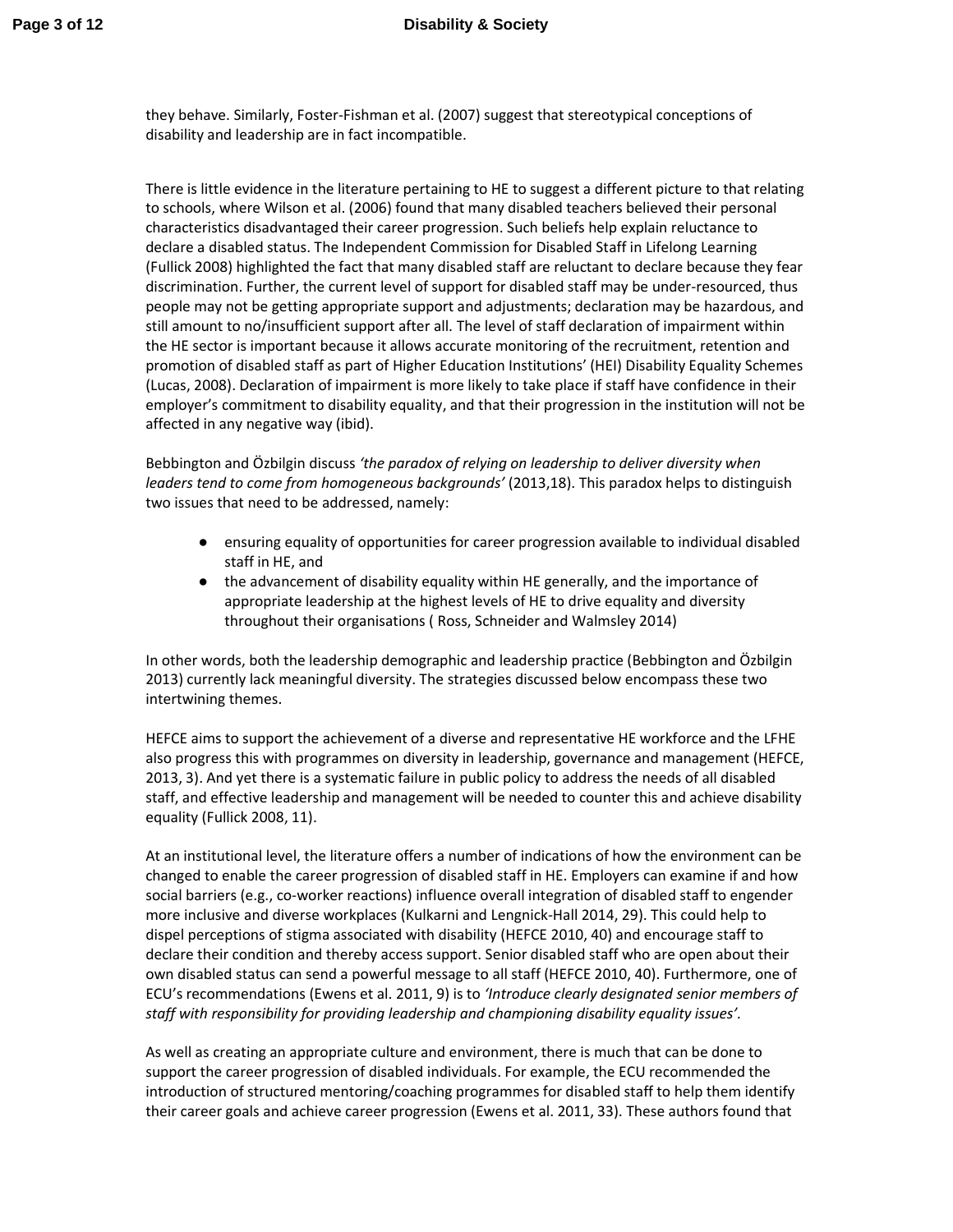only 4% of disabled staff reported that they received positive support, provisions or reasonable adjustments in career development and promotion; they recommend ensuring equal access to training, development and promotion, even if it means treating disabled people more favourably (Ewens et al. 2011). Further practical strategies suggested in the literature include the introduction of '*a shadow senior management team… to give talented individuals in underrepresented groups, such as disabled staff, the experience of senior collective decision-making*' (Ewens et al. 2011, 9); and increasing the number of disabled role models, particularly in senior positions (Fullick 2008 and Lucas 2008). At a local level, this University set up the Disabled Staff Network as a direct response to the issues identified by disabled staff regarding their experiences (both positive and negative) of being a disabled employee of the institution. The purpose of the network is threefold: to promote improved working conditions for disabled staff at the University; to share good practice in recruiting and supporting disabled staff; and to act as an engagement and consultation forum.

A notable absence from the literature reviewed here is discussion of the potential impact of certain types of impairment on work and career progression, the emphasis tending to be on the societal barriers noted above. Policy at the University researched here indicates that disabled staff should not be excluded from employment, promotion or staff development opportunities because they are disabled unless legitimate impairment or health restrictions apply and reasonable adjustments cannot be made. Legal compliance can be regarded as a minimum first step, but as the research data to follow will demonstrate, the experience of disabled staff is complex and varied, and not yet one of equality with their non-disabled counterparts.

#### **METHODS**

The research aimed to find out

- How disabled staff perceived leadership
- Whether they considered themselves to be leaders
- What the challenges to career progression are for disabled members of staff
- How the professional development of disabled staff could be supported.

With such low numbers of disabled people in HEIs, our total population was small to begin with. Furthermore, some disabled colleagues prefer not to declare themselves disabled in any official way, and others eschew activities such as 'disability projects' as a matter of course, thereby reducing to a small pool those who we might invite to participate. The process of recruiting eligible participants was therefore facilitated by the chair of the Disabled Staff Network who was also part of the research team, and aimed to provide best protection of the anonymity and dignity of colleagues.

The study employed a mixed methods approach using an online questionnaire, focus groups and individual interviews. The questionnaire invitation enabled participants to see for themselves the direction and tone of the study, and to opt out without identifying themselves at any point; it was sent by email to all members of staff at the University who had declared a disabled status to the University's HR department (n=66). The questionnaire was presented in two parts; the first part pertained to participants' experiences of working at the University in general, and some of the data are used here for descriptive and contextualising purposes. The second part of the questionnaire surveyed participants' views of career progression into leadership as it relates to their experiences of impairment and disability.

The focus groups were held at a specially convened networking event for disabled members of staff arranged by the University's Disabled Staff Network. Six participants attended each of the two focus groups (n=12). Participants were also offered the option of speaking to a researcher individually, either face to face after the focus groups or by telephone at a later date. In all, six individual interviews were conducted.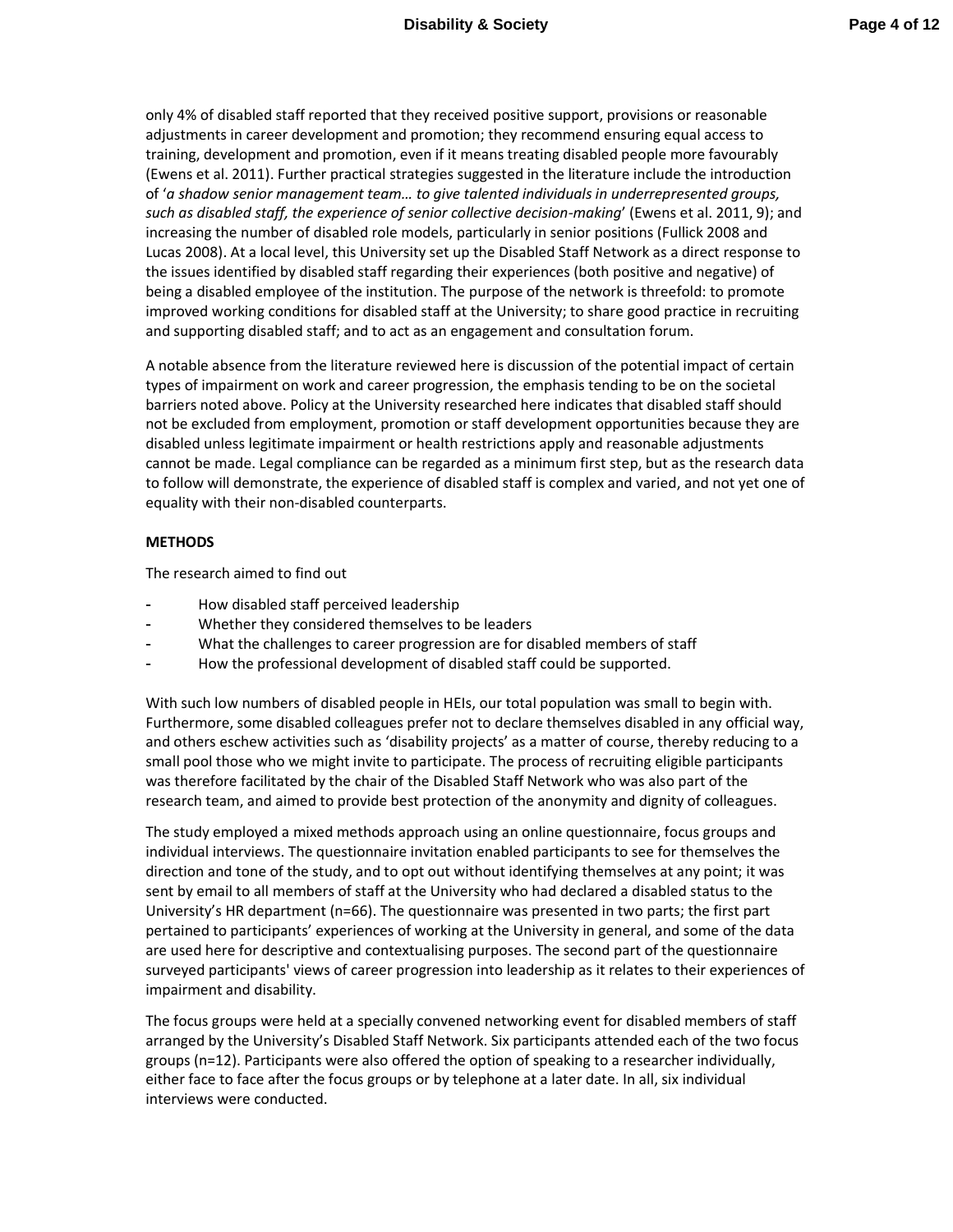Throughout the project the researchers were guided by an inclusive ethic; however, we acknowledge that this was not fully achieved. LFHE (not a disabled people's organisation) commissioned the University (not a disabled people's organisation) to carry out the project; so it cannot be claimed that the research was driven by disabled people or organisations representing them. This ethical issue (of potentially having non-disabled researchers carry out research on disabled participants) was partially rectified by the active involvement of the University's Disabled Staff Network within the research team.

Participants who agreed to being further involved were invited to comment on the draft report prior to its final revisions and wider circulation. Two responses were received, which were enthusiastically positive towards the report. The small numbers of participants and their distinctive features, personal and professional, meant that anonymity and confidentiality were threatened in a project like this. For that reason, we have taken steps to disguise participants, departments and organisations by altering non-essential details in some cases.

#### **RESULTS**

Twenty two people completed the questionnaire (a return rate of 33%) of whom fifteen shared their contact details to indicate a willingness to participate in the study further. Respondents worked in a range of roles: academic (9), support (7), technical (1) and administration (5). The number of years they had lived with an impairment or condition ranged from 3.5 years to 64 years, with around two thirds of respondents reporting having had their condition for over 10 years. (Given the small sample size and the scope of this paper, further analysis of these dimensions of the data will not be discussed.) Data from the various collection methods was synthesised to provide responses to each of the research questions.

#### **How do disabled staff perceive leadership?**

Focus group participants described leadership as '*how you work with people and interact*' and '*bringing people together to achieve a common goal*'. Although some participants distinguished between management and leadership, these tended to be conflated, and participants regarded both as potential avenues for career progression. There was a shared feeling that disabled members of staff make as good, if not better, leaders due to their experiences of overcoming challenges, having heightened problem-solving skills, and their understanding of personal difficulties of their staff: '*Disabled people make more enlightened decisions, are more inclusive by nature, they ignore smaller things to allow bigger things to happen*.'

Some participants expressed their belief that leadership was part of a natural progression as a member of staff, and they therefore placed a high level of importance on having the opportunities to undergo professional development in this area. An important issue for many participants was the expectation of the institution that managers would make personal sacrifices (longer unpaid hours in particular) in return for senior status. This is discussed in some depth later in this paper.

#### **Do they consider themselves to be leaders?**

Just over a fifth of questionnaire respondents (5) reported that they had a *formal* leadership role (e.g. Principal Lecturer, Course Leader, Project Leader) while a third (7) felt that some aspects of their job were clearly leadership focused. The remaining (10) respondents reported having no leadership role, but only a third of these (3) said that they would like to be considered for such a role. Just under three-quarters (16) of questionnaire respondents reported having an *informal* leadership role, though less than half of these (7) felt they were acknowledged for this. Such roles included leadership when their own manager was away and taking on leadership responsibilities for certain projects.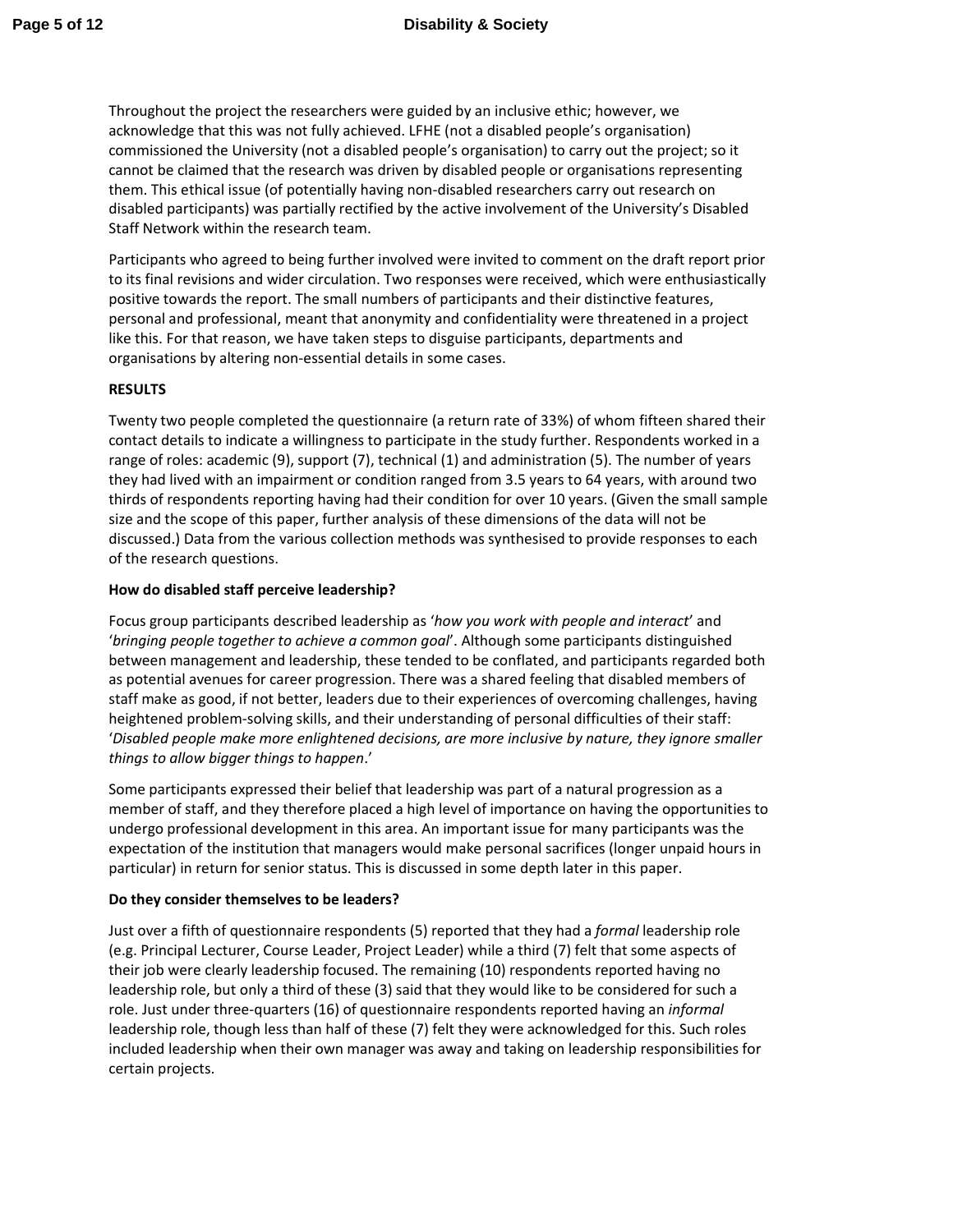Only half of questionnaire respondents reported that they had similar opportunities for attaining and progressing in leadership roles in comparison with non-disabled colleagues. Of the 11 who felt they did not, only 2 were *not* interested in such opportunities, and focus group participants reinforced this, identifying various challenges (explored in the next section). One focus group participant stated that they had been overlooked for a leadership role due to their disabled status: '*I recently went for a promotion role and was not even shortlisted even though I had the qualifications. I did declare I had a disability*'. Another participant felt that their day-to-day responsibility for leading projects had been lessened since declaring their disabled status (this was not something that they had wanted or to which they had agreed).

#### **The challenges to career progression for disabled staff**

Many participants reported experiencing barriers to career progression, having fewer opportunities since declaring their status. Whether this is a perception or a reality is not as important as addressing the issue carefully to ensure no one feels it might ever be the case. Participants made a distinction between restrictions associated with their specific impairment, and social barriers, such as others' perceptions of their abilities, although as will be seen below these factors often interact in complex ways.

Some participants identified the need for adjustments such as additional resources, support or a change in the structure of the role; for example, proofreading or support with academic writing for those with dyslexia, equipment for those with visual impairments, and strategies to cover impairment-related absences. They did not like having to repeatedly ask for support: '*I have encountered embarrassment and humiliation because I have needed support but I always have to justify it, which is not empowering'.* 

One participant reported having difficulty chairing meetings due to a hearing impairment, and considered this to be a barrier to excelling in a leadership role. Networking was also considered to be too great a challenge for those with e.g. visual or auditory impairments. Some participants in the focus group discussed their preference for collective leadership, but also described how this approach could be detrimental for them: '*…collective leadership can lead to others to take over and make decisions for people with disabilities. The danger is it can be abused, it can work against you. You have to find a balance, it's difficult to rein it back when others take over*'. However these challenges depended on the nature of the person's impairment or condition: those with a mobility impairment might have different additional needs, while others with a fluctuating condition may need support occasionally.

Some disabled members of staff suggested that, even if they have the necessary skills, they doubted their capacity to deal with the increased workload associated with formal leadership. '*It can be very difficult for disabled people to attain some of the intense time demands of some leadership responsibilities*.' The long hours expected of leaders at the University was considered unreasonable by many, fearing that they did not have the energy, or that it would be detrimental to their work-life balance. Some felt that they already worked extra hours or put in extra effort, either due to a demanding role or to compensate for their condition, and so they could not give any more: '*I have to give 130% a day – the role demands it. When I get home I am literally good for nothing. It would be difficult to consider applying for a leadership role*'. Experiences of having to fight for promotion to formal leadership positions were shared in the focus group, with participants suggesting that the stress caused would likely put most others off pursuing the role.

The drive to work harder than their non-disabled colleagues also came from others' perceptions of their ability, and individuals wanting to prove they could be as good as their colleagues. For example, being perceived as needing to take time off for their health was repeatedly cited as a view of management: '*Management think that disabled people are not capable of taking on a leadership role as they could take time off from work or that they don't have the mental capacity to cope in such a*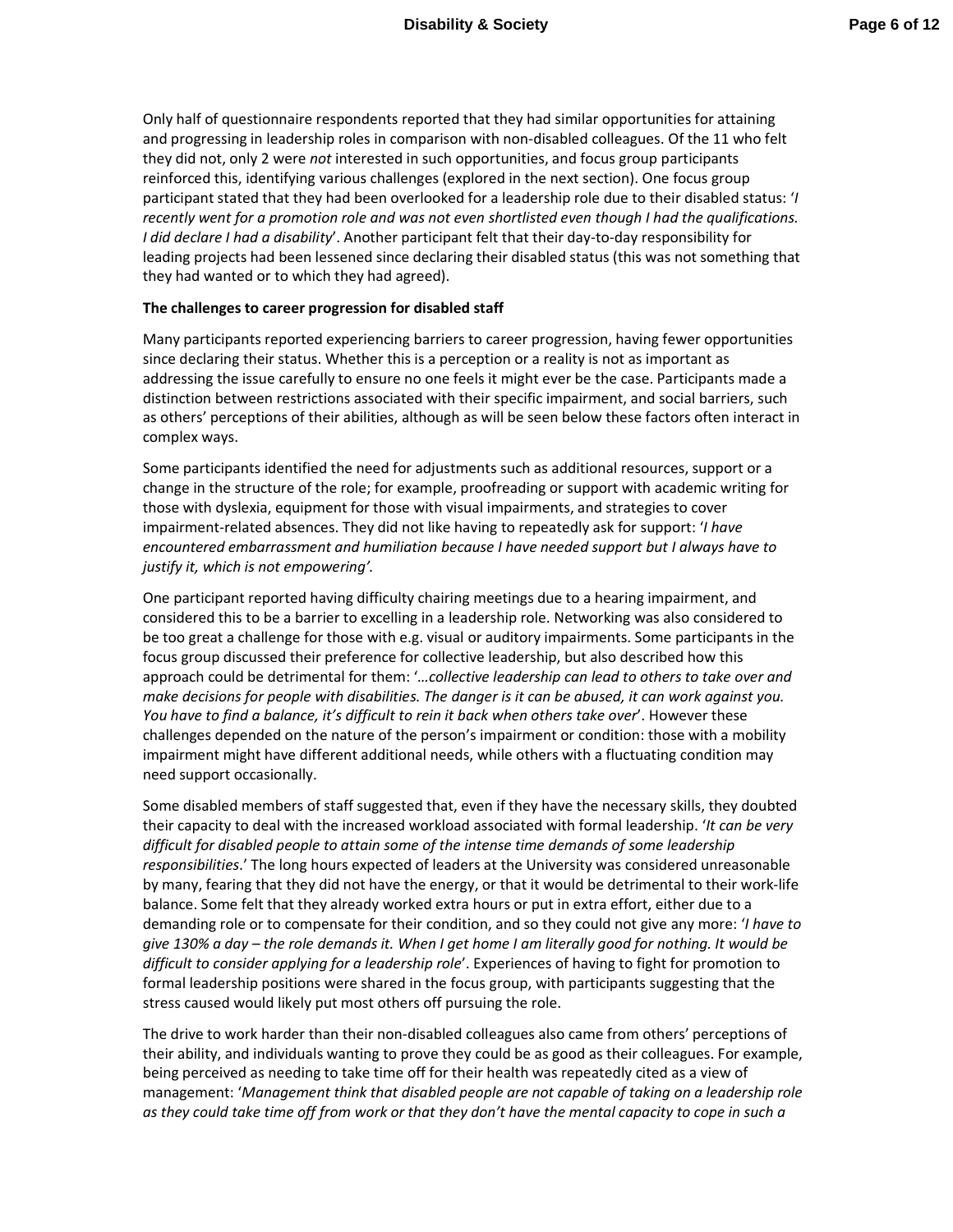*role.*' There was a feeling of a blanket prejudice against disabled people's abilities that came from a lack of understanding and awareness. Managers are unlikely to notice the additional efforts expended on successful accommodation of one's condition, but very likely to notice when they are unsuccessful.

Participants felt that managers struggled to look past their disabled status to the unique skills and experience that they could offer to a role: '*Little attention is paid to 'disabled identity' from an equality perspective therefore 'added value' e.g. being a role model, is rarely acknowledged or rewarded*'. These preconceptions were felt to maintain a 'glass ceiling' through which disabled members of staff could not progress. This was not always seen as purely due to prejudices; one participant described how they felt that some colleagues were afraid to ask questions for fear of causing offence. Current equality and diversity training to overcome these challenges was not deemed effective, with managers failing to attend 'mandatory' training but receiving no penalty.

Participants perceived a lack of investment in professional development for leadership for all staffnon-disabled individuals included. Furthermore, not all opportunities for professional development were considered to be accessible for disabled staff. Under-resourcing with no protected time or workload management further precluded uptake of such opportunities: '*I was encouraged to join a management training scheme offered in the University, but the role I'm currently doing is so underresourced it is not possible to plan to take time away. So this is not a realistic proposition*'. It was widely felt that disability awareness and provision for staff was inferior to that for students and that there was no prescribed process to assist managers with supporting staff through their development: '*If a student discloses a disability to me, straight away I know how I can support them… I don't know what the strategies are, there is no one for staff'*.

Amongst these many problematic experiences there were also examples of a more positive nature. Twelve of 22 questionnaire respondents stated that they experienced satisfactory discussions with managers related to their support needs. Several respondents made positive comments such as: *'I have found my manager to be very sensitive to my support needs'*. Almost two-thirds of respondents found their managers usually supportive and aware of impairment related issues, with the same number finding that the wider University population usually responded positively to disabled people. Similarly, about half the respondents felt co-workers in the main were supportive and understanding, but as one person stated: *'I believe that the more senior you get, the more disabling the environment can be'*.

#### **How could the professional development of disabled staff be supported?**

Participants felt the key means of support that would help them in progressing into and succeeding in a leadership role were:

- the development of processes to guide disabled staff and their managers;
- opportunities for training;
- understanding and support from managers and colleagues; and
- positively promoting disabled people as leadership role models.

A more formal infrastructure of support processes for staff declaring as disabled, similar to those in place for students, was mooted to help meet the needs of disabled members of staff, and time for development activities without adding to their own workload or that of others: '*There needs to be a strategic view for developing staff, to give space in which to grow. We need time out to do other things but my workload is too vast and not covered*'. Having a mentor or more one-to-one support was also suggested, as they did not always want to discuss their personal condition during their appraisal.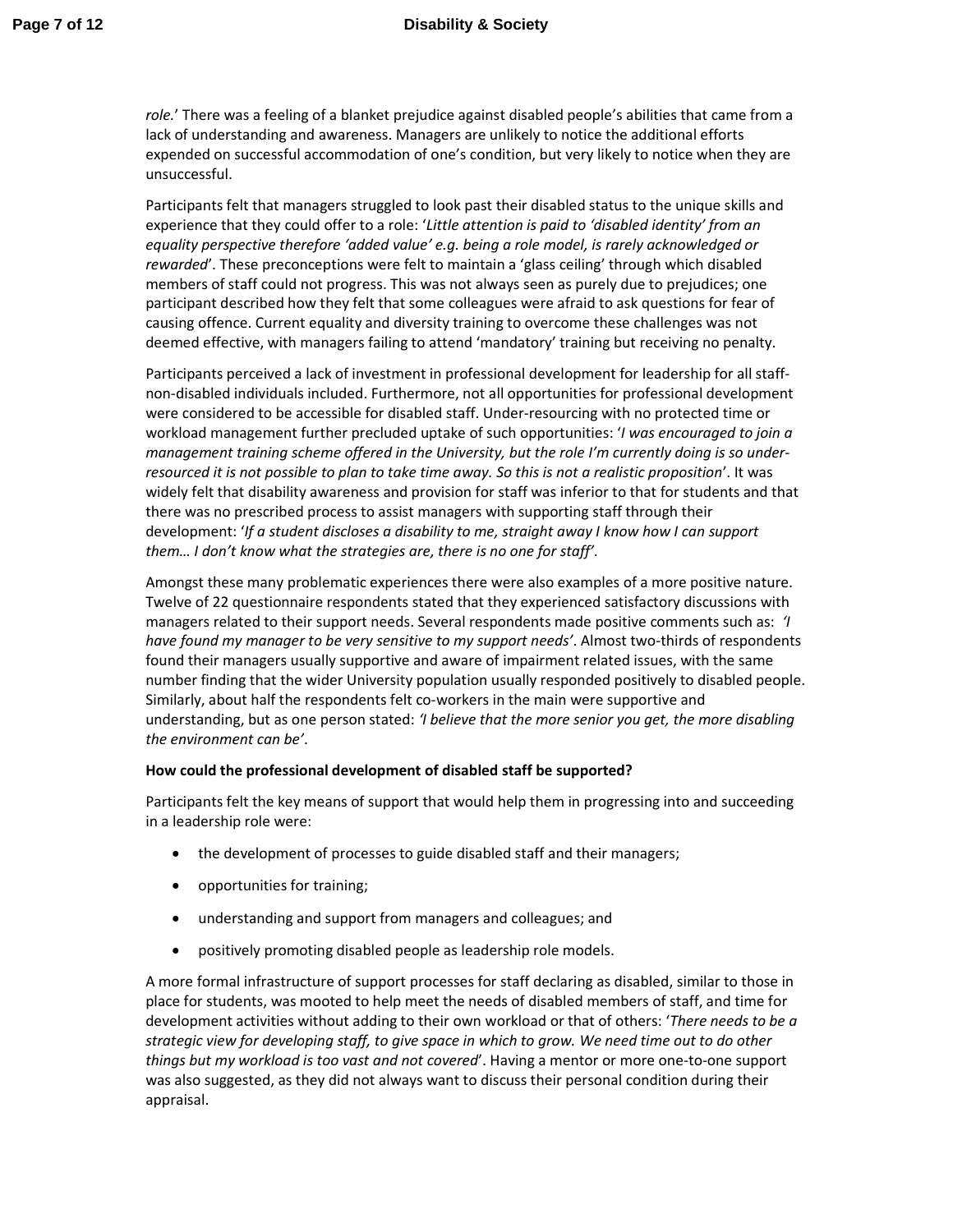The role of training in the career development of respondents was considered at two levels. In terms of professional development opportunities for disabled staff, the barriers identified in the previous section often prohibited their participation, even when such opportunities existed. Managers and colleagues were also deemed in need of training in relation to equality and diversity (and disability in particular), it being too easy to avoid. For both groups, it is not that existing provision is inadequate or unavailable but there is a need to support the uptake of appropriate training.

Respondents wanted colleagues to have better understanding and awareness so they could see the impairment or condition as simply an ordinary aspect of human diversity, trust the person's ability and offer appropriate support. Confidence in a disabled person's ability to be a leader was thought to be too often questioned by both parties. One questionnaire respondent stated *'I think there is also often a lack of self-confidence amongst disabled staff – they ask themselves if they are up to the demands of a leadership role? Then there are also still attitudes amongst employers that ask the very same question.'*

Many respondents felt uncomfortable declaring their disabled status for fear of negative repercussions to themselves, perhaps leading to not receiving the necessary support or adjustments and compounding their negative experiences. Unwillingness to declare might also prevent attendance at the Disabled Staff Network events. However, attendance at networking events was considered important and further opportunities were desired: '*If you have the Network then it gives you the opportunity to speak about things. Without it there isn't any way to share. We need some other ways to speak about things'.* Creating a more sensitive environment in which individuals feel comfortable declaring and being open about their additional needs may facilitate their professional development in this way as well as improve their confidence: '*It's a very bad culture if we can't disclose or don't want to, if we don't feel proud of who we are. We shouldn't have to keep explaining ourselves, that's where the culture is going wrong. People are not feeling proud of who they are and what they can bring to the job'.* Another individual referred to a 'bullying culture' they believed is prevalent in higher management, which could cause stress and have a deleterious effect on their condition and impact on their career aspirations.

Views on the significance of disabled role models for career progression were varied. Only 3 of the 22 questionnaire respondents felt that disabled staff were already prominently profiled by the University, and were visible in its culture and publicity materials in a satisfactory way. Just under half of respondents (10) felt that attitudes towards disabled people *would* be improved if disabled people were represented in senior roles. Some participants felt that high status and high profile disabled role models would make a big difference to disabled people, raising morale and sending a clear message that the University values disabled members of staff. Some specific individuals were mentioned who had had a big impact on respondents for the recognition they had brought for disabled people. A conspicuous impairment or condition was felt to send a bigger message than a non-visible one, even if that person was not in a very senior position.

Participants felt that the would-be role model's background, opportunities and own coping experiences might affect how they viewed career progression in relation to disability issues: '*Some are supportive of the wider agenda, but others might think that they've done it, so others can too, because they've not had to struggle like others'.* Other respondents felt that a leader would need to recognise the importance of their role and to be proactive about disability issues: '*They would also need to make promoting disability equality a real part of their agenda and avoid the classic 'triumph over tragedy' approach*.' The mix of views regarding role models expressed by participants is perhaps linked to whether the issue was considered in terms of increasing the visibility of disability thereby changing the organisational culture, or in terms of role models' potential to mentor a disabled individual to support their career progression.

#### **DISCUSSION**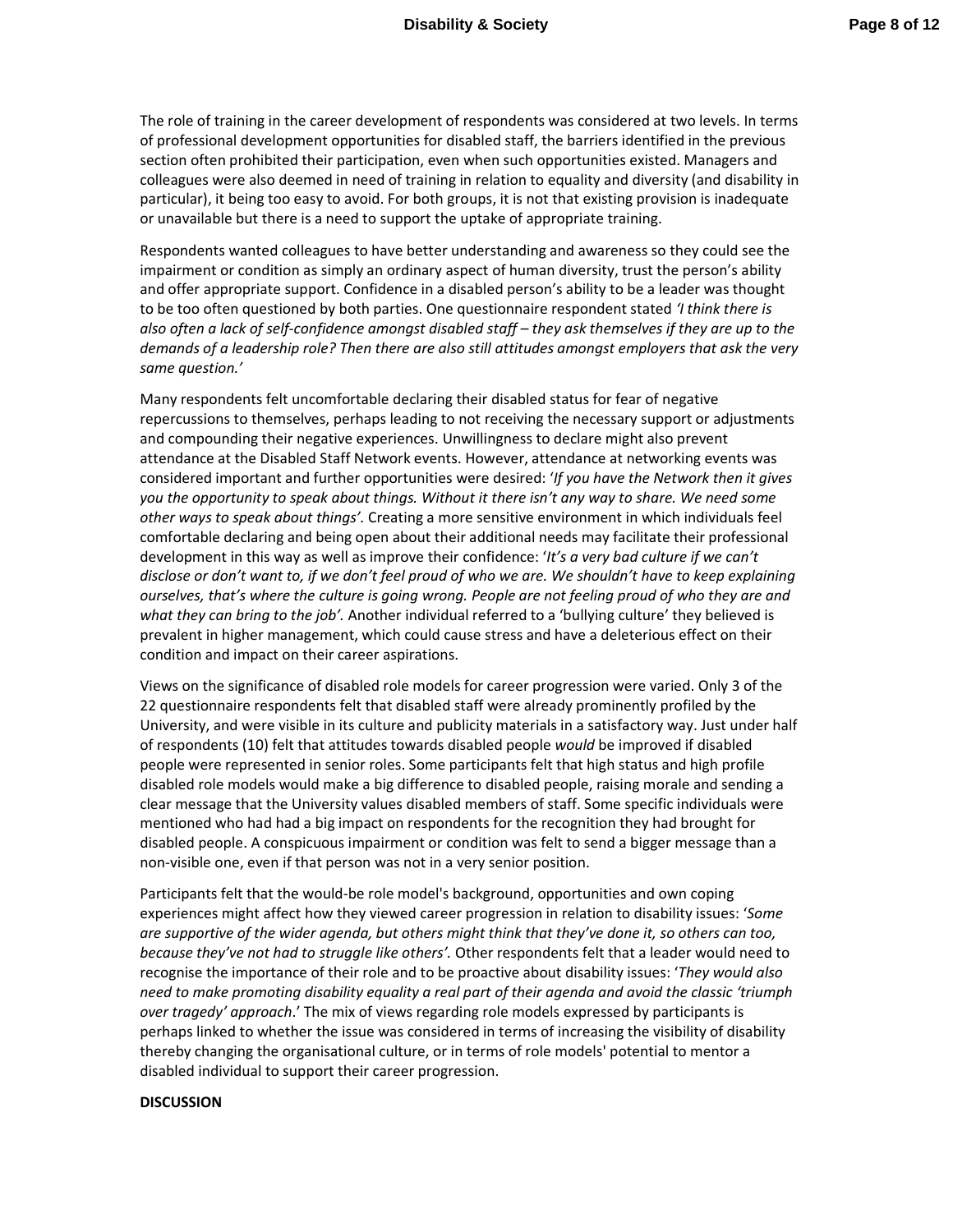The data from this study offer an interesting set of comments and perspectives of disabled staff on leadership and career progression in HE, and the findings largely support those from previous studies in the field. We found that overall, disabled members of staff were predominantly positive about their jobs. The majority of respondents had formal and/or informal leadership roles already, although many felt their leadership contribution was under-appreciated. Also, a number of barriers to achieving a leadership position were identified even by those who already held one. These barriers included a lack of appropriate support strategies; lack of confidence; the demanding nature of the role and its impact on their health and work-life balance; lack of awareness among managers and colleagues and inadequate uptake of equality and diversity training; a lack of positive role models; a lack of investment by the University in supporting staff through professional development activities; and the nature of their additional needs. There was evidence of individuals choosing not to apply for leadership positions, as a coping strategy (described in Shah et al. 2005; cited in Wilson-Kovacs et al. 2008).

Recommendations made by the ECU (Lucas 2008) are supported by these findings, for example, around providing ongoing opportunities for declaration of disabled status, providing training for all staff on providing more inclusive environments, and having non-demeaning support mechanisms available for staff who need them. Disabled members of staff and their managers must be made aware of legal duties on making reasonable adjustments, to afford the same rights to disabled staff as are currently offered to disabled students. A participant in this study suggested having a flowchart resource to assist disabled members of staff and their managers in accessing relevant training, support and information. Disability equality should be mainstreamed into strategic and dayto-day decision-making in all HE activity, and this requires collaboration between the Disabled Staff Network and generic departments such as Human Resources.

An interesting recommendation made by the ECU, and as yet untried in this institution is that of the shadow senior management team (discussed above) (Ewens et al. 2011). This would be an opportunity for the professional development of disabled staff as well for those currently holding the power to make decisions, by requiring greater appreciation of equality and diversity considerations within those decisions. In other words, it has the potential to address both the lack of diversity in the leadership democratic (Bebbington and Özbilgin 2013) by equipping more disabled staff with the skills and experience necessary for their career progression, and the lack of diversity in leadership practice.

One particular issue arising from our data appeared especially salient and highly worthy of further interrogation, regarding how disabled staff perceive leadership, and the challenges to taking a leadership role. Interestingly, most participants tended to conceive of leadership as tending to be associated with a degree of formality: their insights related to the culture of management, both within the institution and beyond it. The characteristics of less formal leadership, as identified by Bolden et al (2012) did not feature highly in their discussions. The participants in both interviews and free text responses to the questionnaire connoted leadership and management with '*extra responsibility'*, '*commitment*', '*additional work*', '*above and beyond*', '*long hours culture*', '*less time for family*', '*additional stress*' and '*presenteeism*'. Arguably, informal leadership might not entail the same levels of stress and negative impact on work/home life balance.

Their notions of formal leadership were imbued with the very personal sacrifices necessary for career progression, and of the institution's (and the wider HE sector's) demands for more effort than is acknowledged in any job description. There was a perception that the employer tacitly demands these sacrifices and additional unpaid overtime from its leaders. The increasing pressures on academics in HE may inadvertently impede disabled staff from career progression even if they identify as being a leader and have all the necessary skills. We surmise this is likely to be a problem throughout the HE sector.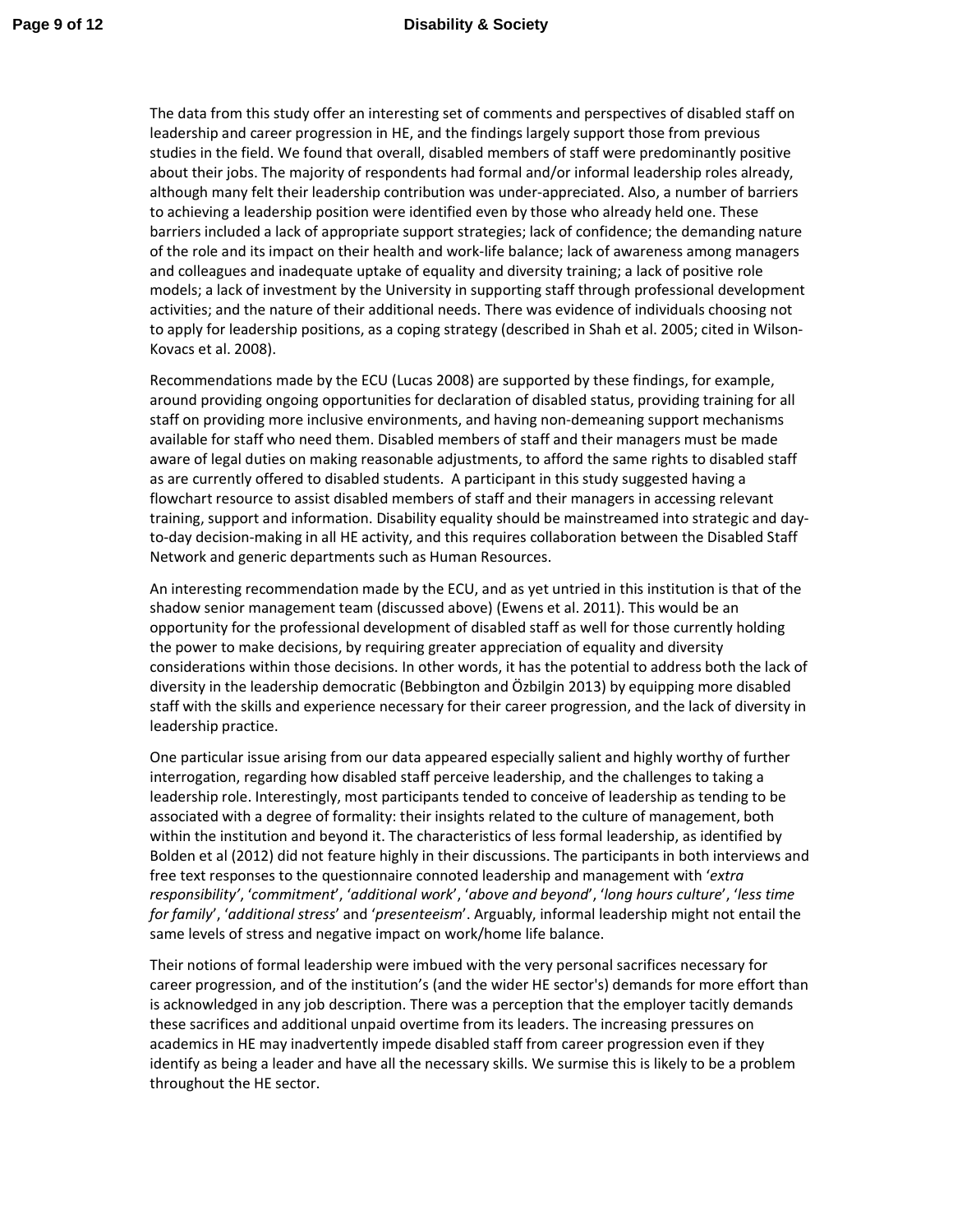The negative stereotypical conceptions of disabled people (that they lack ability and need help and support) held by society in general were noted above. In contrast, stereotypical conceptions of leadership are that it entails the selection of exceptionally able individuals whose attributes (of strength, stamina, devotion to working long hours and so on) set them apart from non-leaders. This can result in the perception that leadership and disabled status are mutually exclusive (Foster-Fishman et al. 2007), and result in a lack of recognition of, and reward for, disabled holders of leadership positions. This is in addition to any disadvantage arising from having an impairment or condition that might require the disabled person to overcome a physical, mental or sensory barrier to simply succeed in their basic job. The exhausting nature of many impairments and conditions appears to be poorly understood, underestimated and in need of recognition.

Indeed, many of our participants identified how the impact of their particular impairment or condition interacts in complex ways with social barriers resulting in them being disadvantaged in terms of their prospects for career progression. In one telling reference, a disabled worker explained how formal leadership came with very traditional expectations in terms of performance, for example, chairing of committee meetings, which was very difficult for her as she has hearing impairment. This prosaic fact is so much deeper a problem than it might first appear. Superficially, one might expect an easy workaround by having a substitute chair, perhaps. However, the deep leadership symbolism of being at the helm during a discussion, of guiding debate and adjudicating on arguments is tied to the power-identity of the chair, and any other arrangement results in a loss of credibility as a leader.

Similarly, the role of a formal leader could entail expectations of semi-social professional networking. Attending public events, openings, celebrations, and other occasions where one has to mingle and socialise with strangers important to the University's mission, not only draws heavily upon the time (often evenings, weekends) of leaders, but also their social agility, which may be made more difficult by communication impairments, and by exclusionary social attitudes to disabled people in general. These issues are not trivial and, although they may not affect every disabled person, they are a consideration for many, and are more difficult to resolve than just asking for more time per task or for adaptive equipment.

We might describe this set of tacit expectations of formal leadership, the totality of experience not expressed formally in job descriptions but considered essential for success, as a type of masculinist culture, characterised by competition, aggression and adversarial practices, rather than consensual ones (an even more extreme example of which is identified by Whitehead (1999; cited in Bebbington and Özbilgin 2013) within the House of Commons in relation to female MPs). Such a culture is likely to be highly hostile to disabled individuals, as it makes demands above and beyond the call of duty, requiring personal sacrifice in exchange for corporate goals. Within this climate, a disproportionate number of disabled people will be excluded simply due to their personal circumstances and the nature of their impairment or condition.

'Leadership' is not value-neutral but prone to a range of biases (related not only to disability, but also gender, ethnicity etc. [Bebbington and Özbilgin 2013]). In order to effect change, therefore, a less masculinist and more collaborative management culture is needed from the very top of the HE management hierarchy. Such culture change may be required before a more representative proportion of disabled people hold senior positions in HE, but it may also be that a critical mass of disabled leaders is needed to effect that very culture change. A useful model may be that of Athena SWAN in its approach to achieving more inclusive and respectful relations in higher education in terms of gender inequality. The Athena SWAN Charter acknowledges 'that academia cannot reach its full potential unless it can benefit from the talents of all' (ECU n.d.) - a statement which applies as much to disability as it does to gender. Hence, equality and diversity are increasingly viewed as a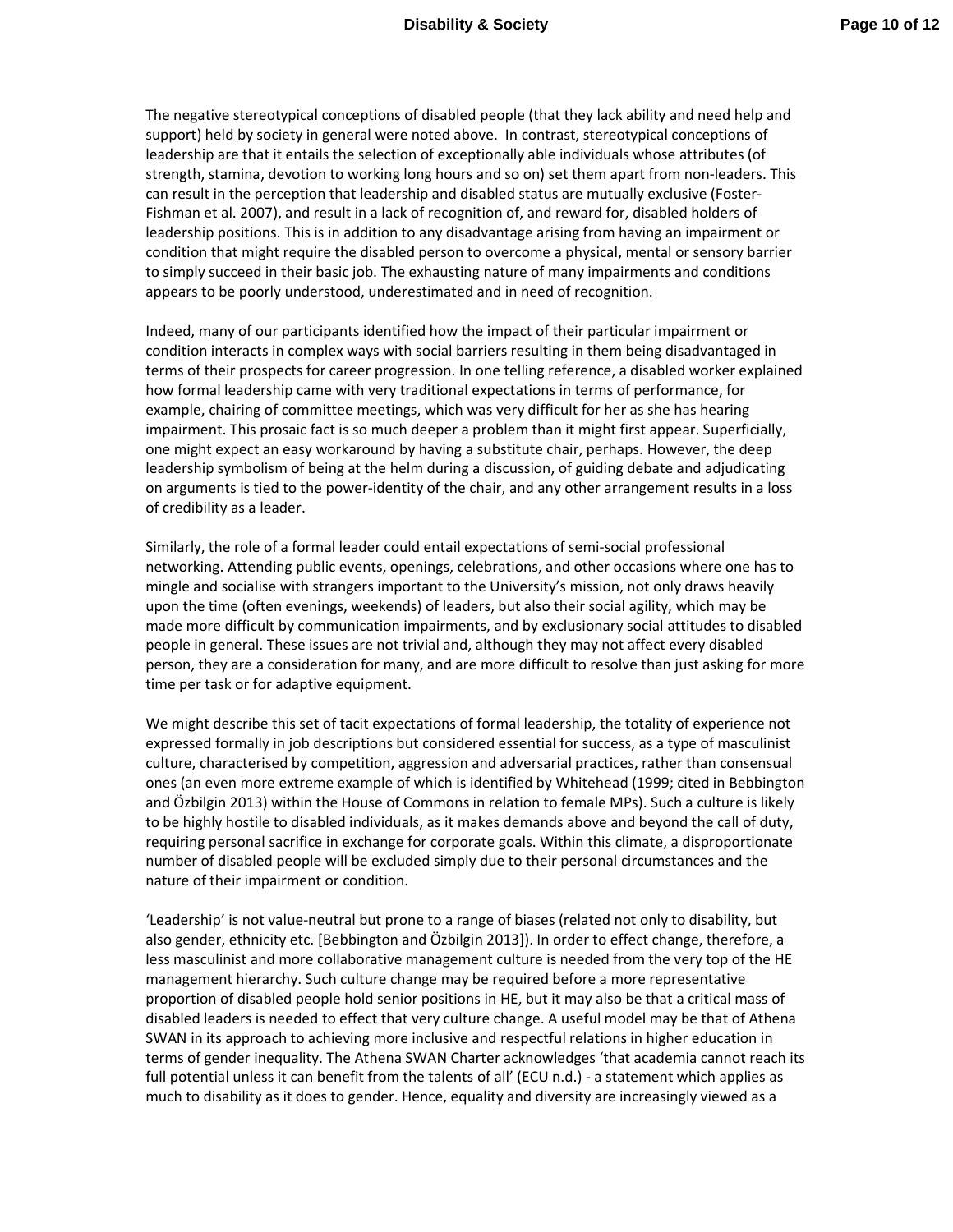priority by many HE institutions (Ross et al. 2014).

We acknowledge a limitation of the research related to the self-selected sample of participants: only staff who had officially declared themselves as disabled to the University were invited to participate, and the sample may also have also been skewed towards those interested in having a leadership role. We were aware (and this is supported by the data) of the likelihood of many people having reservations about declaration: people whose opinions would have made a valuable contribution to the investigation. Unfortunately, alternative or additional ways of inviting the participation of any staff member who recognised themselves as disabled, regardless of whether this had been declared to their employer, were not possible within the parameters of the project. Further research addressing this would be very worthwhile.

#### **CONCLUSION**

In the context of under-representation of disabled staff in HE (especially in senior management positions) the findings of this study largely support those of previous projects within the same institution and those reported in published literature, but extend our understandings along several dimensions. Some participants were already engaged in leadership or aspired to such roles. Many reported positive experiences but alongside these, a variety of barriers were also identified including lack of appropriate attitudes and support, inadequate training and development and, crucially, the competitive corporate culture that could impact on their health and work-life balance. In addition, some barriers that were identified related to the nature of their specific impairments, which resulted in varying implications for participation in leadership roles. Despite this complexity, an equality and diversity perspective is valuable in making sense of the lack of diversity in leadership and management positions and the limited opportunities available to disabled staff- a situation shared by other strands of diversity, in particular ethnicity and gender.

The data indicate, and indeed disabled staff themselves identified, the need for a number of interventions to address these issues. A support structure that provides disabled staff with similar resources to those provided to disabled students should be implemented. This could entail processes and tools to support managers in the provision of appropriate support for disabled staff, and reminders of legal entitlements. This might encourage disabled staff to declare their disabled status, and provide reassurance of a positive response.

Investment in appropriate and supportive opportunities for professional development for disabled staff is crucial; this could include provision of individual mentoring for disabled staff, and support for networking opportunities between disabled colleagues. For their managers and colleagues, improved awareness of equality and diversity is called for and this might entail (enforced) mandatory participation in Equality and Diversity training.

It is hoped that this paper will stimulate dialogue between networks of disabled staff, trades unions, and Human Resources departments, about institutional management culture in relation to disabled staff, and the recognition/reward of leadership roles. Of key importance is the apparent need for a realignment of the culture of leadership and management within the organisation to make it more compatible with the full inclusion of disabled staff in HE such that their unique contributions to the organisation are valued.

Word count: 6,217

#### **REFERENCES**

1. Bebbington, D., and Özbilgin, M., (2013). The paradox of diversity in leadership and leadership